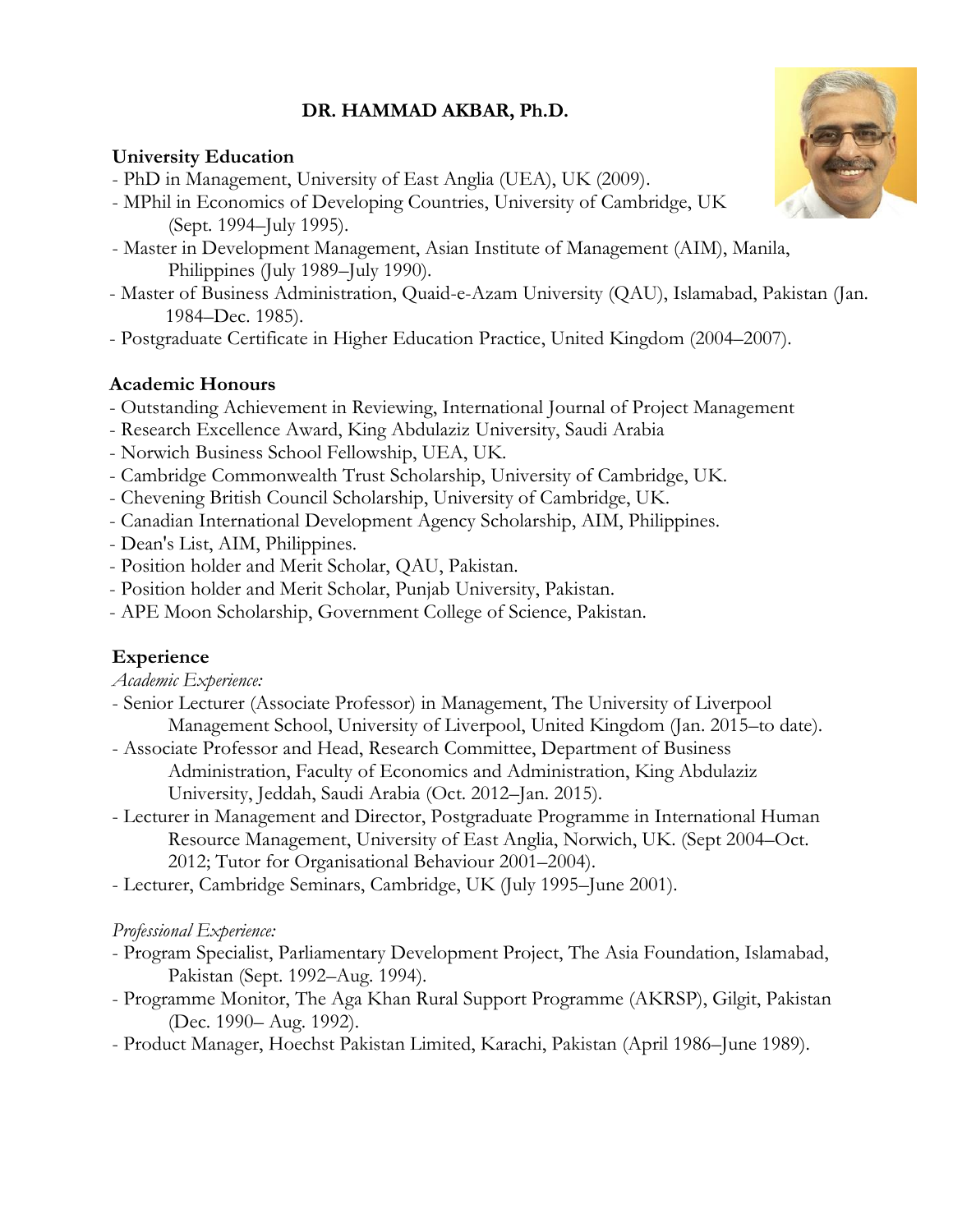#### **Publications**

- 1. Dickinson, D., Fisher, R., and Akbar, H. Improving investment promotion agencies' performance in attracting FDI from emerging market China to the UK. *International Journal of Organizational Analysis* (forthcoming).
- 2. Shwayat, D., Macvaugh, J. and Akbar, H. (2021). A multi-level perspective on trust, collaboration and knowledge-sharing cultures in a highly formalized organization. *Journal of Knowledge Management* (DOI 10.1108/JKM-05-2020-0354).
- 3. Akbar, H. (2021). Integrating divergent epistemologies of the two influential views on organizations knowledge creation. *International Journal of Knowledge Management*  (forthcoming).
- 4. Akbar, H., Baruch, Y. and Tzokas, N. (2018). Feedback loops as dynamic processes of organizational knowledge creation across the innovations' front-end. *British Journal of Management*, 29(3): 445-463.
- 5. Al-Dajani, H., Akbar, H., Carter, S. and Shaw, E. (2018). Defying contextual embeddedness: Evidence from displaced women entrepreneurs in Jordan. *Entrepreneurship & Regional Development*, 31(3-4): 198-212.
- 6. Akbar, H. and Khan, S. F. (2016). Tapping diverse experiences: Toward articulating knowledge creation theory. *International Journal of Knowledge Management*, 12(3): 48–67.
- 7. Tzokas, N., Young, A. K., Akbar, H. and Al-Dajani, H. (2015). Absorptive capacity and performance: The role of customer relationship and technological capabilities. *Industrial Marketing Management*, 47: 134–142.
- 8. Akbar, H. and Mandurah, S. (2014). Project-conceptualization in technological innovations: A knowledge-based perspective. *International Journal of Project Management*, 32(5): 759–772.
- 9. Kim, Y. A., Akbar, H., Tzokas, N. and Al-Dajani, H. (2014). Systems thinking and absorptive capacity in high-tech SMEs: Evidence from South Korea. *International Small Business Journal*, 32(8): 876–896.
- 10. Akbar, H. and Tzokas, N. (2013). Charting the organizational knowledge creation process: An innovation process perspective. *Journal of Marketing Management*, 29(13–14): 1592–1608.
- 11. Akbar, H. and Tzokas, N. (2013). An exploration of NPD's front-end knowledgeconceptualization process in discontinuous innovations. *British Journal of Management*, 24(2): 245–263.
- 12. Akbar, H., Baruch, Y. and Tzokas, N. (2008). The translation of higher-level knowledge into managerial and creative competencies. *International Journal of Learning and Intellectual Capital,* 5(2): 223–240.
- 13. Akbar, H. (2003). Knowledge levels and their transformation: Towards the integration of knowledge creation and individual learning. *Journal of Management Studies*, 40(8): 1991–2014.
- 14. Akbar, H. (2000). The Islamic financing system: An endogenous perspective. *New Horizon,* June, Issue 99, 1-6, London, UK.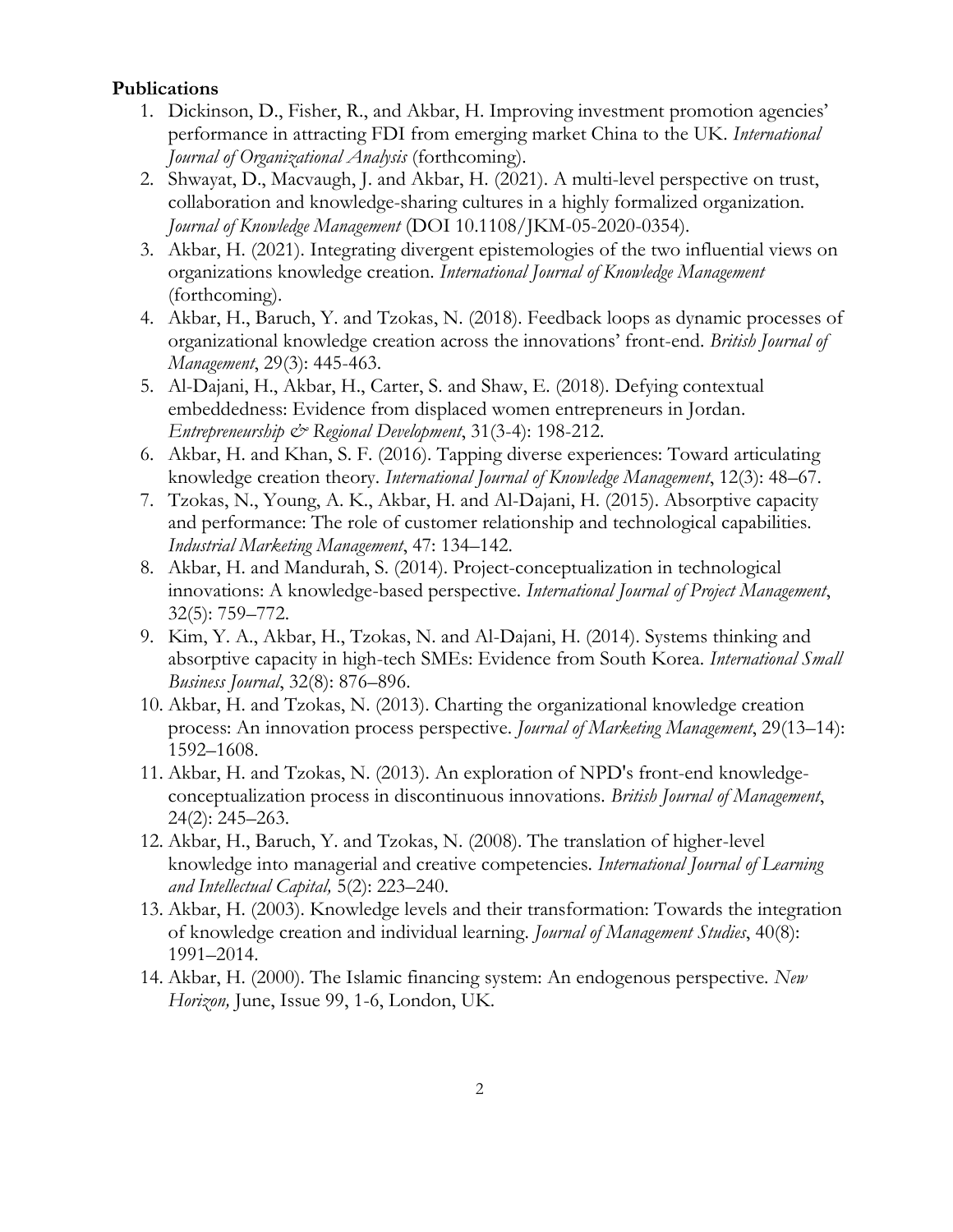### **Editorial Board Memberships**

- Member Editorial Board, Industrial Marketing Management, Elsevier (2021-to date).
- Member Editorial Board, International Journal of Project Management, Elsevier (2019-to date).
- Member Editorial Board, American Journal of Engineering and Technology Management, Science Publishing Group, New York, USA (2018–to date).
- Member Editorial Board, International Journal of Business and Management, Canadian Centre of Science and Education, Canada (2015–2021).
- Member Editorial Board, Management Science: Current Trends, CrispusEJournals, India (2019–to date).
- Member Advisory Board, Journal of Quantitative Methods, University of Management and Technology, Lahore, Pakistan (2017–to date).
- Member Advisory Board, Journal of Humanities and Social Sciences. Bahria University, Karachi, Pakistan (2018–to date).
- Member Editorial Board, Journal of Managerial Sciences, Qurtuba University of Science and Information Technology, Peshawar, Pakistan (2016–to date).
- Members, Editorial Board, South Asian Journal of Global Business Research (Emerald)  $(2010 - 2013)$ .

### **Teaching**

- Technology and Innovation Management (PhD; 2018)
- Experiential Learning (MBA; 2018)
- Leadership (Executive MBA, 2013-2014)
- Leadership and Change (Executive MBA, 2011–2012; 2010–2011)
- Managing Talent (MBA, 2011–2012)
- Human Resource Management (Executive MBA, 2013; MHEM, 2011)
- Managing Organizational Learning and Knowledge (MSc, 2006–2012)
- Managing People in Organizations (MSc, 2006–2012)
- Strategic Marketing Management (MBA, 2010–2011)
- Research Methods (MBA/MSc/PhD, 2010–2011)
- Corporate Finance (MSc, 2010–2011; Executive MBA, 1997–98)
- Corporate Financial Strategy (MBA, 2011)
- International Business and Finance (MSc, 2006–07)
- Research Methods (MSc, 2005; MPA, 1993–1994)
- Business Finance (MBA, 1997–98)
- Business Economics (Executive MBA, 1997–98)
- Business Economics (MBA, 1993–94)
- Business Policy (Executive MBA, 1997–98)

### **Executive Workshops**

- Teaching during Covid Pandemic. The Safe Hands World School, Rampur, India (May 2021).
- Building a Space to Foster Entrepreneurship at the University of the Republic Engineering Faculty. University of Montevideo, Uruguay and the University of Liverpool, UK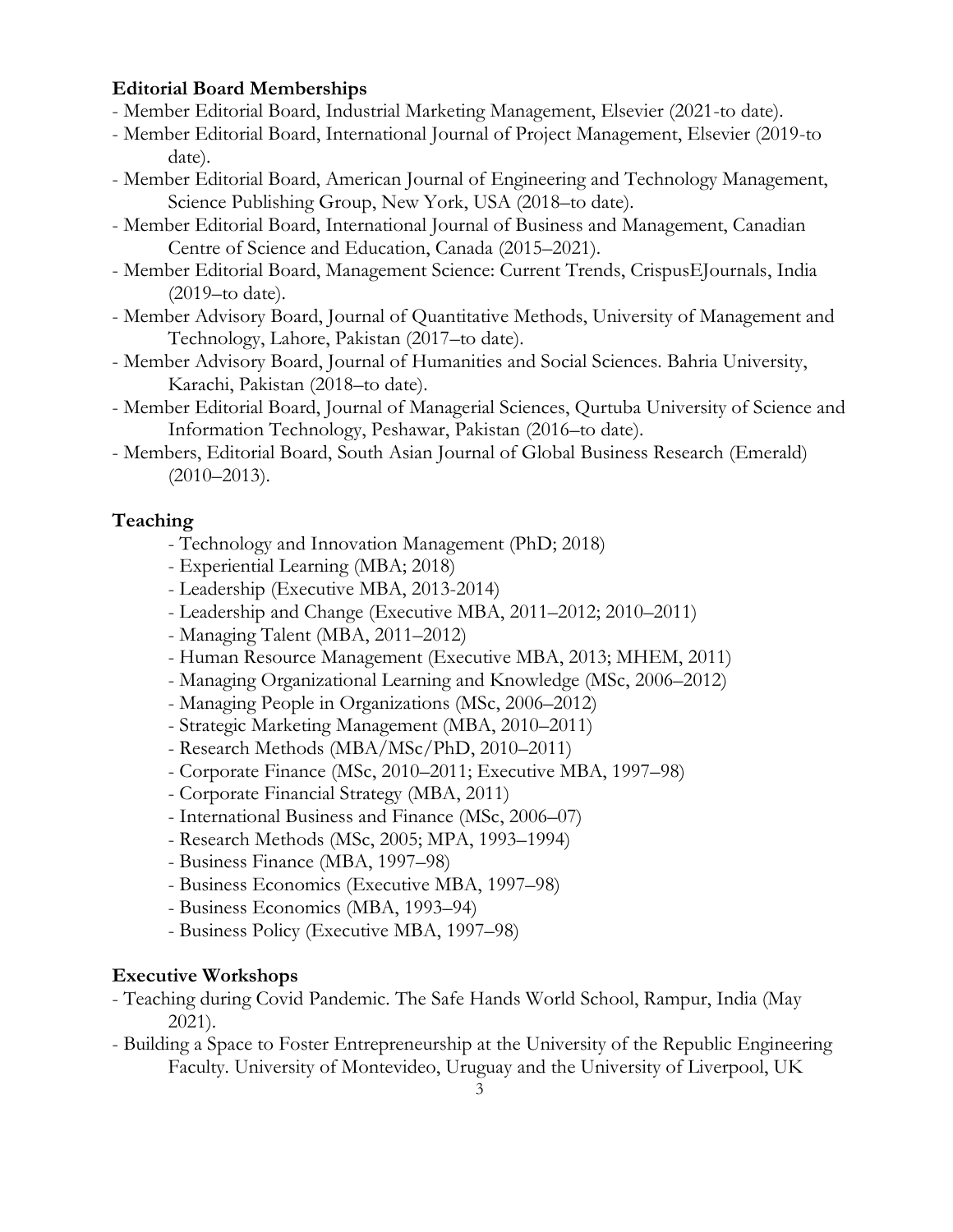(February 2016).

- Knowledge and Change Management: Reinforcing Human Resource Management. Human Resource Forum, Jeddah, Saudi Arabia (November 2014).
- Leadership in a Knowledge Economy. King Abdulaziz University, Jeddah, Saudi Arabia (November 2014).
- Leadership in the Saudi Arabian Context. King Abdulaziz University, Jeddah, Saudi Arabia (March 2014).
- Leadership and Change in a Dynamic Context. King Abdulaziz University, Jeddah, Saudi Arabia (November 2013).
- Human Resource Management in the MENA Region. King Abdulaziz University, Jeddah, Saudi Arabia (May 2013).
- Knowledge Creation and Innovations. OIC's COMSTECH, Islamabad, Pakistan, and Islamic Development Bank (November 2012).
- Corporate, Social and State Entrepreneurship. OIC's COMSTECH, Islamabad, Pakistan, and Islamic Development Bank (November 2012).
- Leadership and Change in an Uncertain Environment. University of East Anglia, Norwich, UK (June 2012).
- Talent Management in a Dynamic Context. University of East Anglia, Norwich, UK (January 2012).
- Managing Human Resources in the Health Sector. Health Services Academy, Cabinet Division, Government of Pakistan, Islamabad, Pakistan (December 2011).
- Leadership and Change under Uncertainty. University of East Anglia, Norwich, UK (June 2011).
- Innovation in Economic Recession. EVOLVE Programme, Kings Lynn, UK (September 2010).
- Entrepreneurship in a Recessionary Context. EVOLVE Programme, Norwich, UK (March 2010).
- Leadership in Dynamic Organizations. The World Bank, Washington, USA (September 2008).
- Economics and Finance for Senior Bankers in Pakistan, organized by the Infoline-Dow Jones/Telerate, Karachi, Pakistan (November 1997).

### **Invited Lectures**

- Divergent-convergent dialogic in Conceptualizing New Technologies: An Organizational Knowledge Creation Perspective. Entrepreneurship and Small Business Unit, University of Liverpool, UK (March 2021).
- Coalescing Two Need Levels in One Transaction. Department of Administrative Sciences Quaid-e-Azam University Virtual Support Group (July 2020).
- Knowledge and its Associated Challenges and Opportunities. The Higher Education Network (THEN) programme, International Centre for Chemical and Biological Sciences, University of Karachi, Pakistan (September 2019).
- Developing Technology-based Innovations: Opportunities and Challenges. The Higher Education Network (THEN) programme, International Centre for Chemical and Biological Sciences, University of Karachi, Pakistan (September 2019).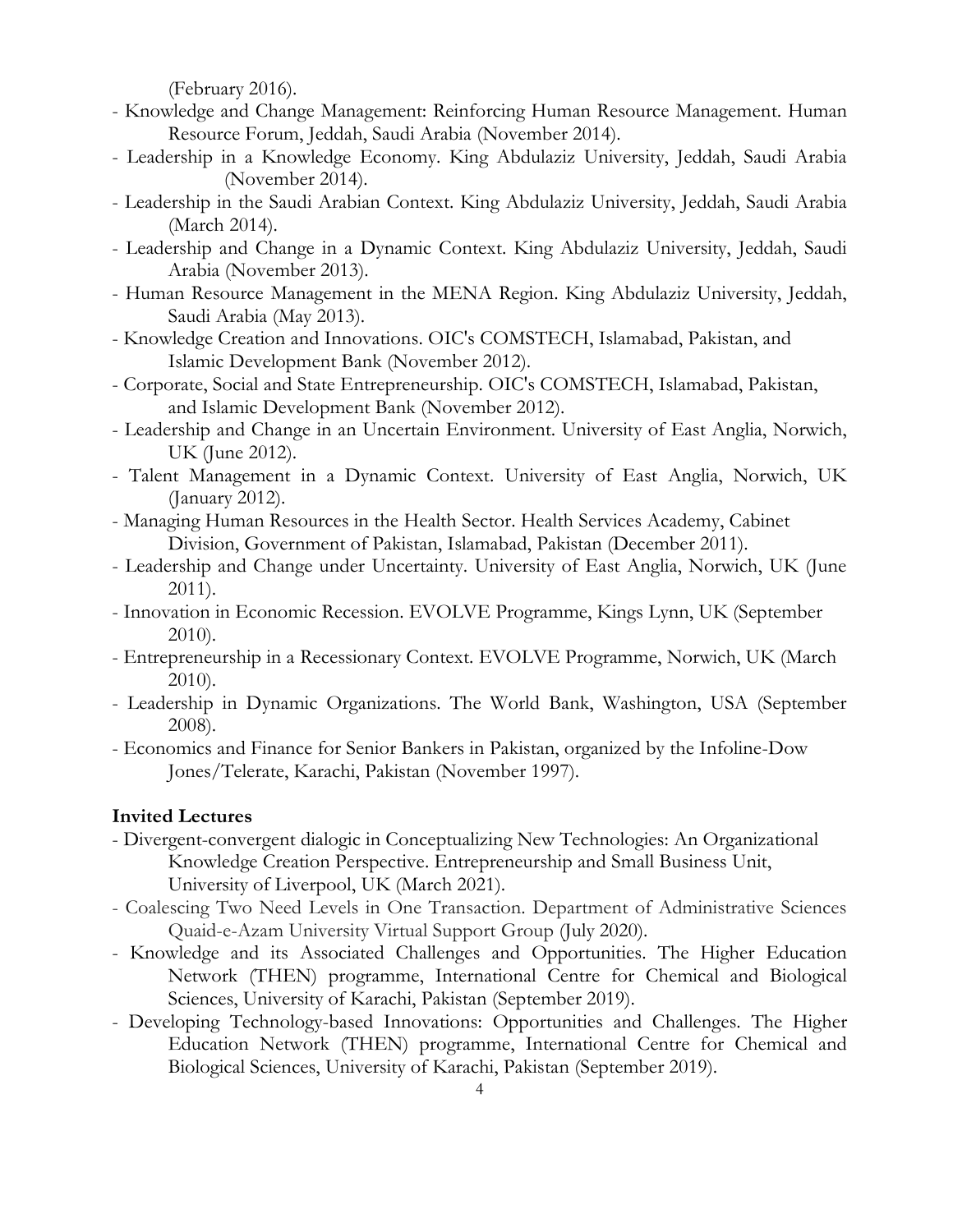- Entrepreneurial Universities and Fostering Technology-based Innovations. The Higher Education Network (THEN) programme, International Centre for Chemical and Biological Sciences, University of Karachi, Pakistan (September 2019).
- Feedback Loops and the Innovations' Front-end: A Knowledge Creation Perspective. University of Management and Technology, Lahore, Pakistan (November, 2018).
- Innovations' Front-end and the Feedback Loops. Lahore University of Management Sciences (LUMS), Lahore, Pakistan (October, 2018).
- Innovation Challenges of the OIC States: A Knowledge-based Perspective. COMSATs International Workshop on Foresight and Innovation Policy, Islamic Science University of Malaysia, Nilai, Malaysia (May 2018).
- Active and Passive Learning in Innovation: Experiences from Latin America and East Asia. COMSATs International Workshop on Foresight and Innovation Policy, Islamic Science University of Malaysia, Nilai, Malaysia (May 2018).
- Feedback loops and Organizational Knowledge Creation. Entrepreneurship and Small Business Unit, University of Liverpool, UK (May 2017).
- University-industry Engagement for Entrepreneurship and Innovation: Challenges and Opportunities. Venue EXPO, Liverpool, UK (November 2016).
- Rules of Thumb in Practice-based Research. University of Liverpool, UK (September 2017 & April 2016).
- Practice-based Problem: Writing Thesis Proposals. University of Liverpool, UK (April & September 2016).
- Practice-based Research: Lessons from Experiences. University of Liverpool, UK (September 2015).
- Practice-based Problem: Developing Research Objectives. University of Liverpool, UK (September 2015).
- Knowledge and Innovation: The New Paradigm. Bahria University, Islamabad, Pakistan (August 2016).
- The Entrepreneurial Leadership of Displaced Women and Defiance at the Margins. University of Liverpool, UK (May 2016).
- Transformational Knowledge: Scale, Analysis and Implications. King Abdulaziz University, Jeddah, Saudi Arabia (October 2014).
- A Dynamic Model of Innovation and Knowledge Creation. COMSATS Institute of Information Technology, Islamabad, Pakistan (December 2012).
- A Dynamic Model of Innovation and Knowledge Creation. Shaheed Zulfiqar Ali Bhutto Institute of Science and Technology (SZABIST), Islamabad, Pakistan (December 2012).
- National Health Service's Restructuring and Human Resource Implications. King Edward Medical College Alumni Association, Leicester, UK (July 2012).
- Philosophical Foundations of Knowledge and its Creation. City Circle London, UK (May 2010).
- Reason and Religion: Allama Iqbal's Perspective. Cambridge Iqbal Form, Cambridge, UK (October 2009).
- Economic Recession: Causes, Challenges and Opportunities. Cambridge Literary Circle, Cambridge, UK (June 2009).